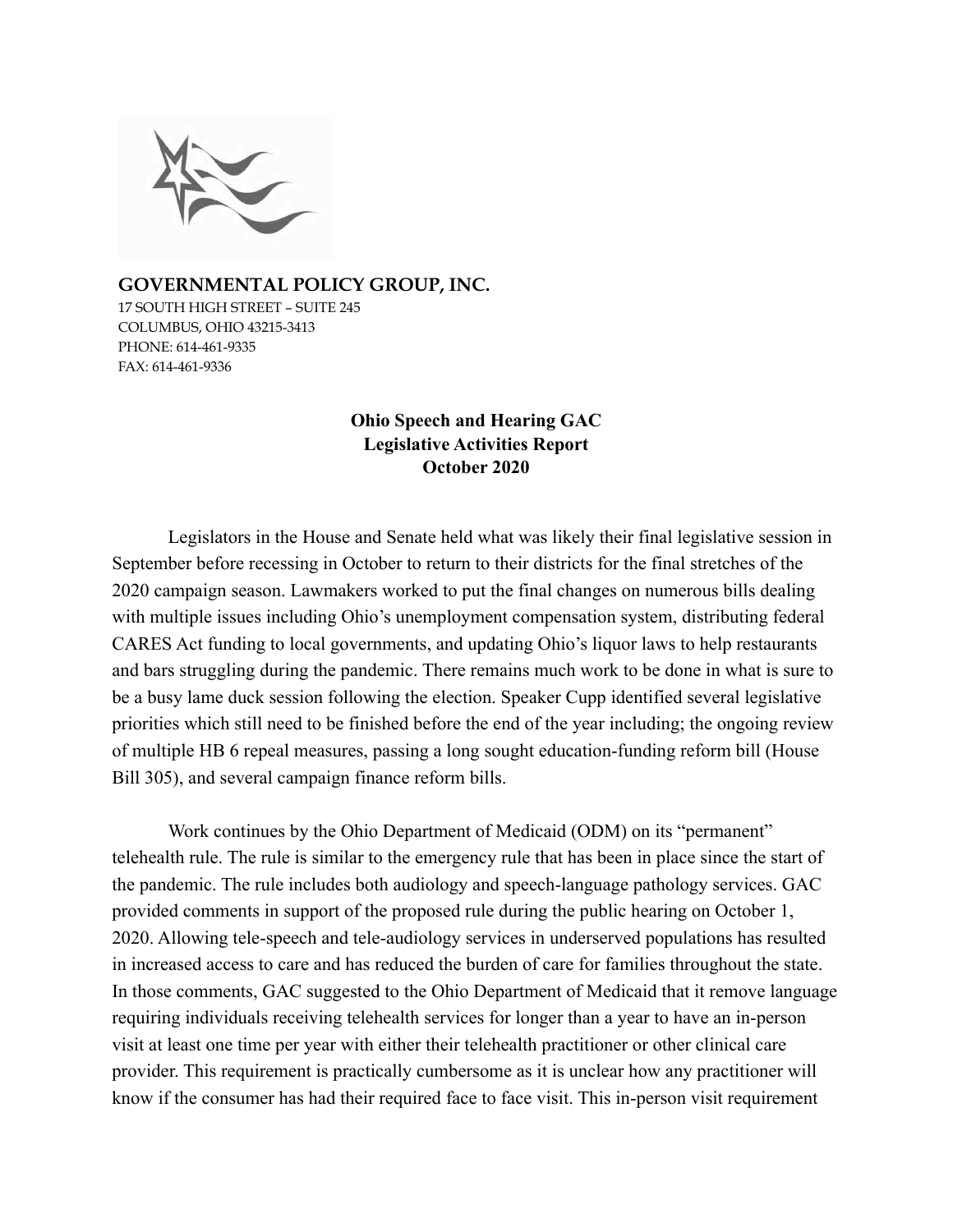could also prove to be a barrier to care, especially for those low-income individuals, who are unable to take time off work and have limited access to transportation. In response to the comments received on October 1st, the Department of Medicaid revised the rule to require the practitioner to conduct at least one in-person visit or refer the individual to a practitioner to have an annual visit. The goal behind this change is to provide practitioners additional clarity surrounding their responsibilities. GAC has asked the Department of Medicaid for its rationale behind the need for this annual face-to-face provision. The rules are currently pending before the Joint Committee on Agency Rule Review (JCARR) and need to be completed prior to the expiration of the telehealth emergency rules on November 15th.

Governor Mike DeWine announced the first major overhaul of Ohio's Medicaid program in 15 years. ODM is seeking to update its managed-care system with a focus on wellness and improving the health of beneficiaries, meeting the needs of children with complex needs, and reducing administrative hurdles for patients and health-care providers. The state recently released a request for bids from managed care plans. The request for applications lays out a timeline in which new plans could be selected early next year, with the new system entirely in place at the start of 2022. Those new managed care plans would be a major part of an overhauled Medicaid infrastructure that also includes a single state pharmacy benefit manager (PBM), a specialized care plan for children with complex needs and centralized services for provider credentialing and fiscal services. The state invited privately operated managed-care organizations to submit applications for new managed care contracts by November 20th. About 90% of Medicaid beneficiaries are enrolled in managed care. Director Maureen Corcoran pointed to five major changes:

- Improving care for children who have complex needs
- An emphasis on the personal care experience of the patient
- Improving wellness and health outcomes
- Giving doctors and other medical providers more time to spend with patients
- Increasing transparency and accountability

The proposal also requires plans to work more comprehensively with community organizations to address social determinants of health and other factors that are not a direct part of clinical care. Included is a requirement that plans contribute a percentage of their annual profit back into the community. The state is divided into three regions; western Ohio, northeast Ohio, and central and southeastern Ohio, and plans will submit bids for each of those regions. In 2012, the state ended up with five plans selected effectively statewide through that process. The competition will be the same this time, with plans selected for each region leading to a different number of total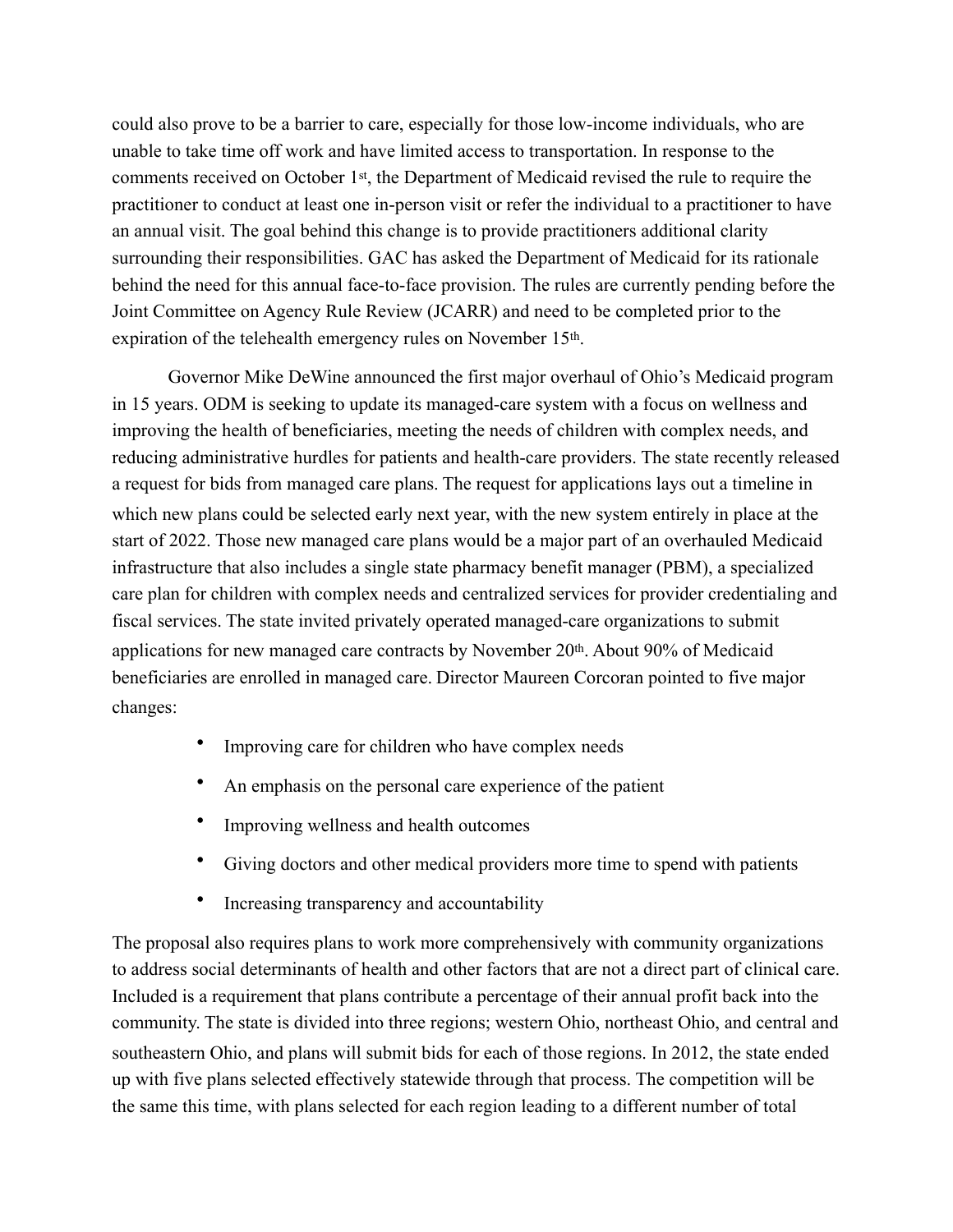plans if some win for one region and not for others. Ohioans currently covered by Medicaid should not experience any disruptions due to changes in the states program. ODM will release a second managed care application for children with complex behavioral health needs sometime later this fall.

GAC also continues to closely monitor the Ohio Department of Education's (ODE) operating standard rules. The public comment period ended on July 31, 2020 and concerns were shared regarding the proposed revisions to the workload calculator for related service providers. There are concerns that should these revisions take effect, compliance with the workload calculator will be less clear. The rules are being reviewed by ODE's Center for Student Supports leadership and the Office of Exceptional Children. The rules will likely move to the State School Board for consideration later this fall or early next year.

House Bill 436, legislation requiring screenings for dyslexia in children, received its second hearing before the Senate Education Committee. The legislation also requires ODE to establish the Ohio Dyslexia Committee (ODC), which will work with ODE to develop and update a Dyslexia Guidebook for screening, intervention and remediation for children with dyslexia. The bill will likely be undergoing changes, which will include a revision requested by GAC that would add an SLP to the committee. GAC will continue to work with the bill's advocates and the sponsor, Rep. Brian Baldridge, to pass the bill during lame duck session.

Senate Bill 238, legislation that would license art and music therapists, received its second hearing in the Senate Transportation, Commerce and Workforce Committee. The committee received dozens of witness testimony in support of the measure, claiming that licensure of art and music therapists would expand access to therapy services and protect consumers from unqualified or unethical practitioners. A third hearing, which will likely feature opponent testimony, has yet to be scheduled and likely won't take place until after the November election.

We are monitoring the following legislation in the 133<sup>rd</sup> General Assembly for you:

**HB115 REGULATOR RESTRICTION REDUCTION** (RIEDEL C, ROEMER B) To require certain agencies to reduce the number of regulator restrictions and to amend the versions of sections 106.021 and 106.03 of the Revised Code that are scheduled to take effect August 18, 2019, to continue the provision of this act on and after that effective date.

*Current Status:* 4/10/2019 - House State and Local Government, (Second Hearing)

*State Bill Page:* [https://www.legislature.ohio.gov/legislation/legislation-summary?](https://www.legislature.ohio.gov/legislation/legislation-summary?id=GA133-HB-115) id=GA133-HB-115

**HB129 MOTORCYCLE-HEARING PROTECTION** (MCCLAIN R) To permit a person to wear earphones or earplugs for hearing protection while operating a motorcycle.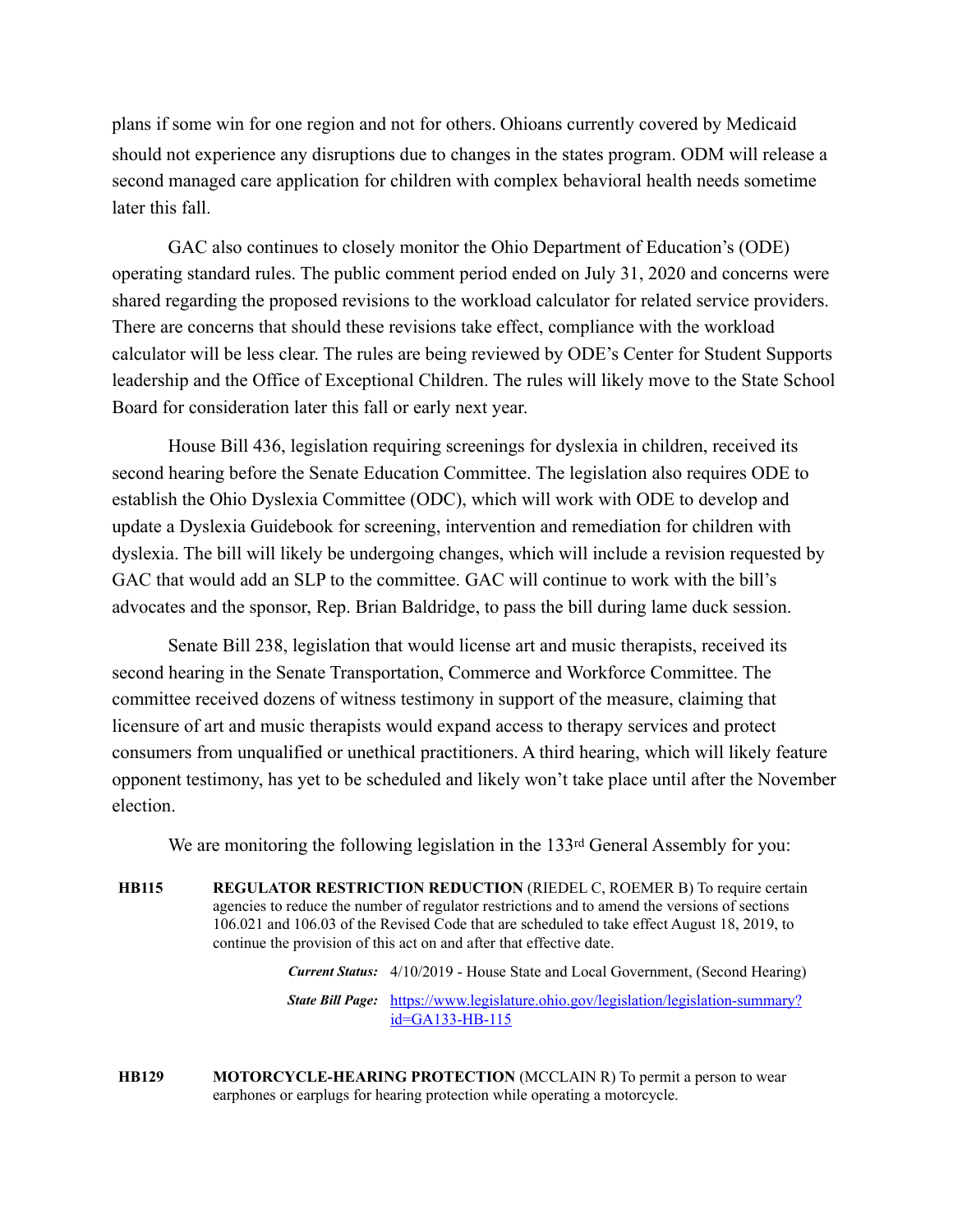*Current Status:* 2/21/2020 - **SIGNED BY GOVERNOR**; eff. 5/22/20

*State Bill Page:* [https://www.legislature.ohio.gov/legislation/legislation-summary?](https://www.legislature.ohio.gov/legislation/legislation-summary?id=GA133-HB-129) id=GA133-HB-129

**HB133 MILITARY-TEMPORARY LICENSURE** (PERALES R, WEINSTEIN C) To require state occupational licensing agencies, under certain circumstances, to issue temporary licenses or certificates to members of the military and spouses who are licensed in another jurisdiction and have moved to Ohio for military duty.

- **HB166 OPERATING BUDGET** (OELSLAGER S) To make operating appropriations for the biennium beginning July 1, 2019, and ending June 30, 2021, and to provide authorization and conditions for the operation of state programs.
	- *Current Status:* 7/18/2019 **SIGNED BY GOVERNOR**; Operating appropriations and tax levy generally effective 7/18/19. Some provisions subject to special effective dates.
	- *State Bill Page:* [https://www.legislature.ohio.gov/legislation/legislation-summary?](https://www.legislature.ohio.gov/legislation/legislation-summary?id=GA133-HB-166) id=GA133-HB-166
- **HB197 OMNIBUS MEASURES ON CORONAVIRUS** (POWELL J, MERRIN D) To continue essential operations of state government and maintain the continuity of the state tax code in response to the declared pandemic and global health emergency related to COVID-19, to make appropriations, and to declare an emergency.
	- *Current Status:* 3/27/2020 **SIGNED BY GOVERNOR**; Emergency: effective 3/27/20
	- *State Bill Page:* [https://www.legislature.ohio.gov/legislation/legislation-summary?](https://www.legislature.ohio.gov/legislation/legislation-summary?id=GA133-HB-197) id=GA133-HB-197
- **HB243 HEARING AIDS COVERAGE** (WEINSTEIN C, RUSSO A) To require health plan issuers to cover hearing aids and related services for persons under twenty-two years of age.

*Current Status:* 2/4/2020 - House Health, (Second Hearing)

*Current Status:* 10/2/2019 - Senate Transportation, Commerce and Workforce, (First Hearing)

*State Bill Page:* [https://www.legislature.ohio.gov/legislation/legislation-summary?](https://www.legislature.ohio.gov/legislation/legislation-summary?id=GA133-HB-133) id=GA133-HB-133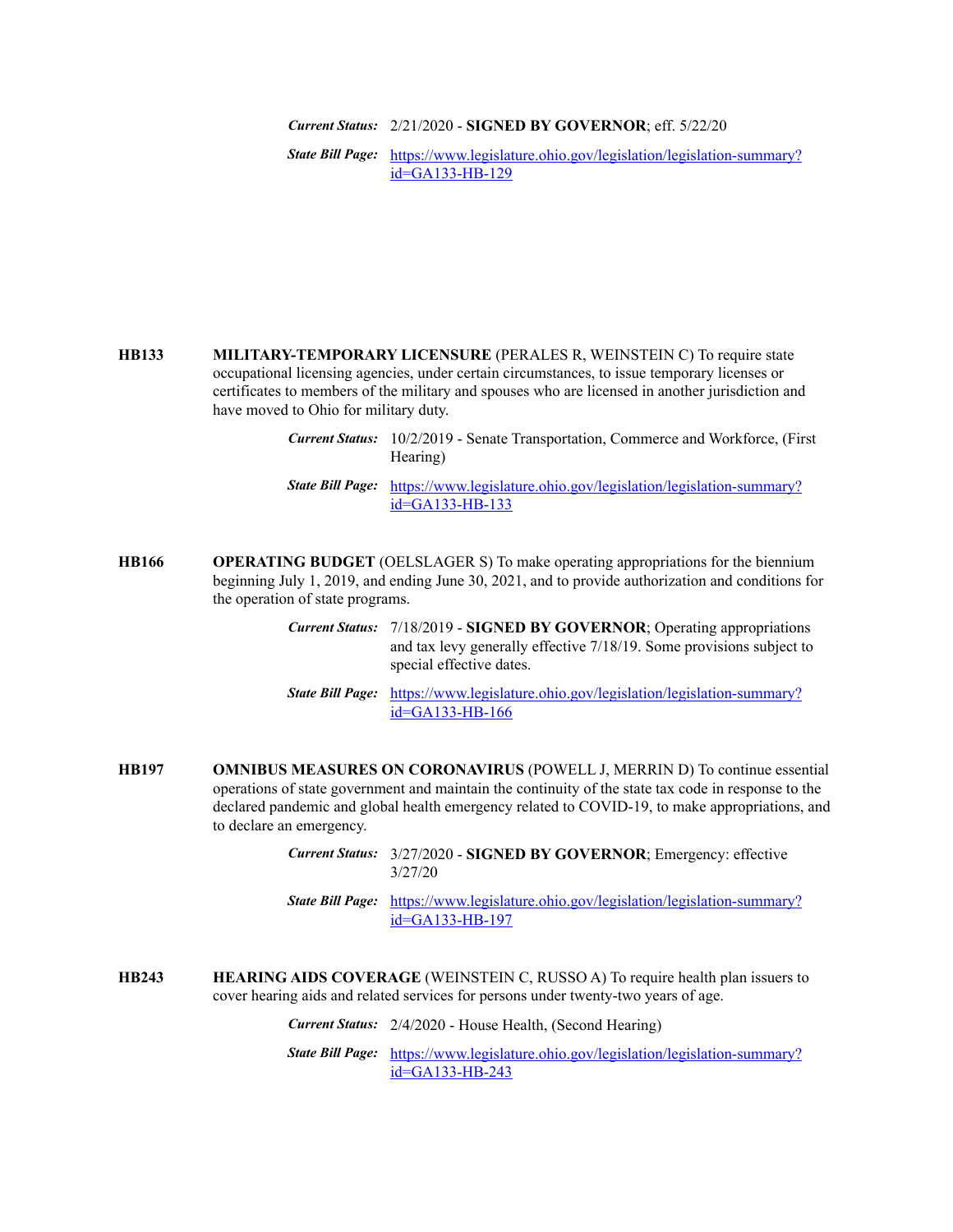#### **HB263 OCCUPATIONAL LICENSING-CRIMINAL CONVICTIONS** (KOEHLER K) To revise the initial occupational licensing restrictions applicable to individuals convicted of criminal offenses.

*Current Status:* 9/23/2020 - Senate Transportation, Commerce and Workforce, (Second Hearing)

*State Bill Page:* [https://www.legislature.ohio.gov/legislation/legislation-summary?](https://www.legislature.ohio.gov/legislation/legislation-summary?id=GA133-HB-263) id=GA133-HB-263

## **HB290 SEXUAL MISCONDUCT-HEALTH CARE PROFESSIONALS** (BOGGS K, CRAWLEY E) To prohibit unlawful sexual contact between health care professionals and patients and to revoke professional licenses for criminal misconduct.

*Current Status:* 6/25/2019 - Referred to Committee House Criminal Justice

*State Bill Page:* [https://www.legislature.ohio.gov/legislation/legislation-summary?](https://www.legislature.ohio.gov/legislation/legislation-summary?id=GA133-HB-290) id=GA133-HB-290

### **HB292 UNIVERSAL HEALTH CARE COVERAGE** (SKINDELL M, KENT B) To establish and operate the Ohio Health Care Plan to provide universal health care coverage to all Ohio residents.

- *Current Status:* 9/10/2019 House Health, (First Hearing)
- *State Bill Page:* [https://www.legislature.ohio.gov/legislation/legislation-summary?](https://www.legislature.ohio.gov/legislation/legislation-summary?id=GA133-HB-292) id=GA133-HB-292
- **HB305 SCHOOL FINANCING** (CUPP B, PATTERSON J) To create a new school financing system, and to make an appropriation.
	- *Current Status:* 11/20/2019 House Finance, (Sixth Hearing)
	- *State Bill Page:* [https://www.legislature.ohio.gov/legislation/legislation-summary?](https://www.legislature.ohio.gov/legislation/legislation-summary?id=GA133-HB-305) id=GA133-HB-305
- **HB432 OCCUPATIONAL LICENSE RECIPROCITY** (POWELL J, LANG G) To require an occupational licensing authority to issue a license or government certification to an applicant who holds a license, government certification, or private certification or has satisfactory work experience in another state under certain circumstances.

*Current Status:* 1/29/2020 - House State and Local Government, (Second Hearing)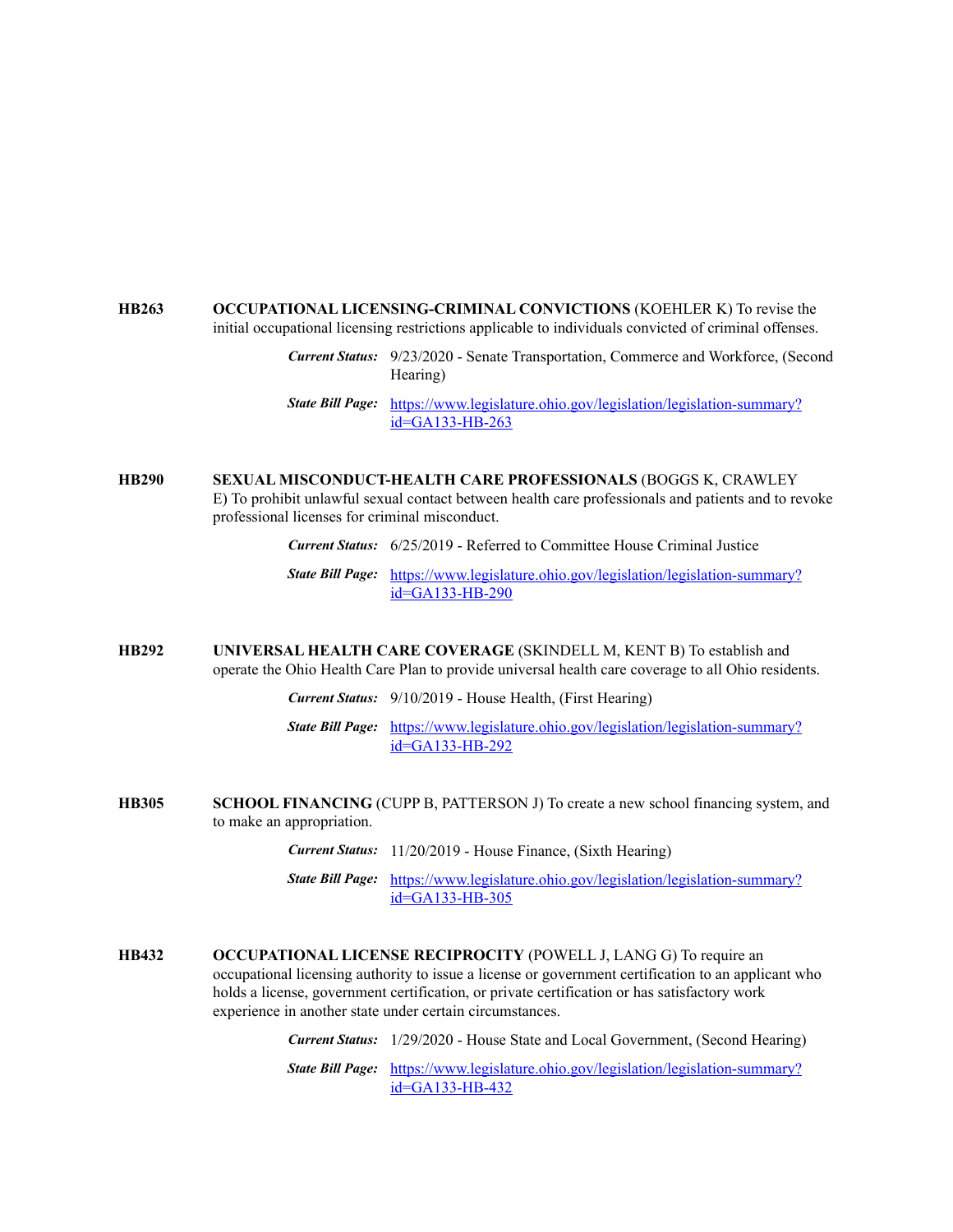#### **HB436 DYSLEXIA SCREENINGS FOR CHILDREN** (BALDRIDGE B) With regard to screening and intervention for children with dyslexia.

*Current Status:* 9/23/2020 - Senate Education, (Second Hearing)

*State Bill Page:* [https://www.legislature.ohio.gov/legislation/legislation-summary?](https://www.legislature.ohio.gov/legislation/legislation-summary?id=GA133-HB-436) id=GA133-HB-436

**HB452 OCCUPATIONAL REGULATIONS** (WILKIN S, STEPHENS J) To revise and streamline the state's occupational regulations.

> *Current Status:* 1/28/2020 - Referred to Committee House State and Local Government

- *State Bill Page:* [https://www.legislature.ohio.gov/legislation/legislation-summary?](https://www.legislature.ohio.gov/legislation/legislation-summary?id=GA133-HB-452) id=GA133-HB-452
- **HB573 COVID-19 OCCUPATIONAL DISEASE** (SOBECKI L, BOGGS K) To make COVID-19 an occupational disease under the Workers' Compensation Law under certain circumstances and to declare an emergency.

*Current Status:* 5/12/2020 - House Insurance, (First Hearing)

*State Bill Page:* [https://www.legislature.ohio.gov/legislation/legislation-summary?](https://www.legislature.ohio.gov/legislation/legislation-summary?id=GA133-HB-573) id=GA133-HB-573

**HB574 TRANSFER FUNDS - UNEMPLOYMENT COMPENSATION FUND** (MILLER J) To transfer moneys to the Unemployment Compensation Special Administration Fund, to make an appropriation, and to declare an emergency.

*Current Status:* 5/19/2020 - House Insurance, (First Hearing)

*State Bill Page:* [https://www.legislature.ohio.gov/legislation/legislation-summary?](https://www.legislature.ohio.gov/legislation/legislation-summary?id=GA133-HB-574) id=GA133-HB-574

**HB580 REQUIRE INSURERS COVER TELEMEDICINE** (LISTON B, PATTON T) To require health plan issuers to cover telemedicine services during a state of emergency, and to declare an emergency.

*Current Status:* 9/23/2020 - House Insurance, (First Hearing)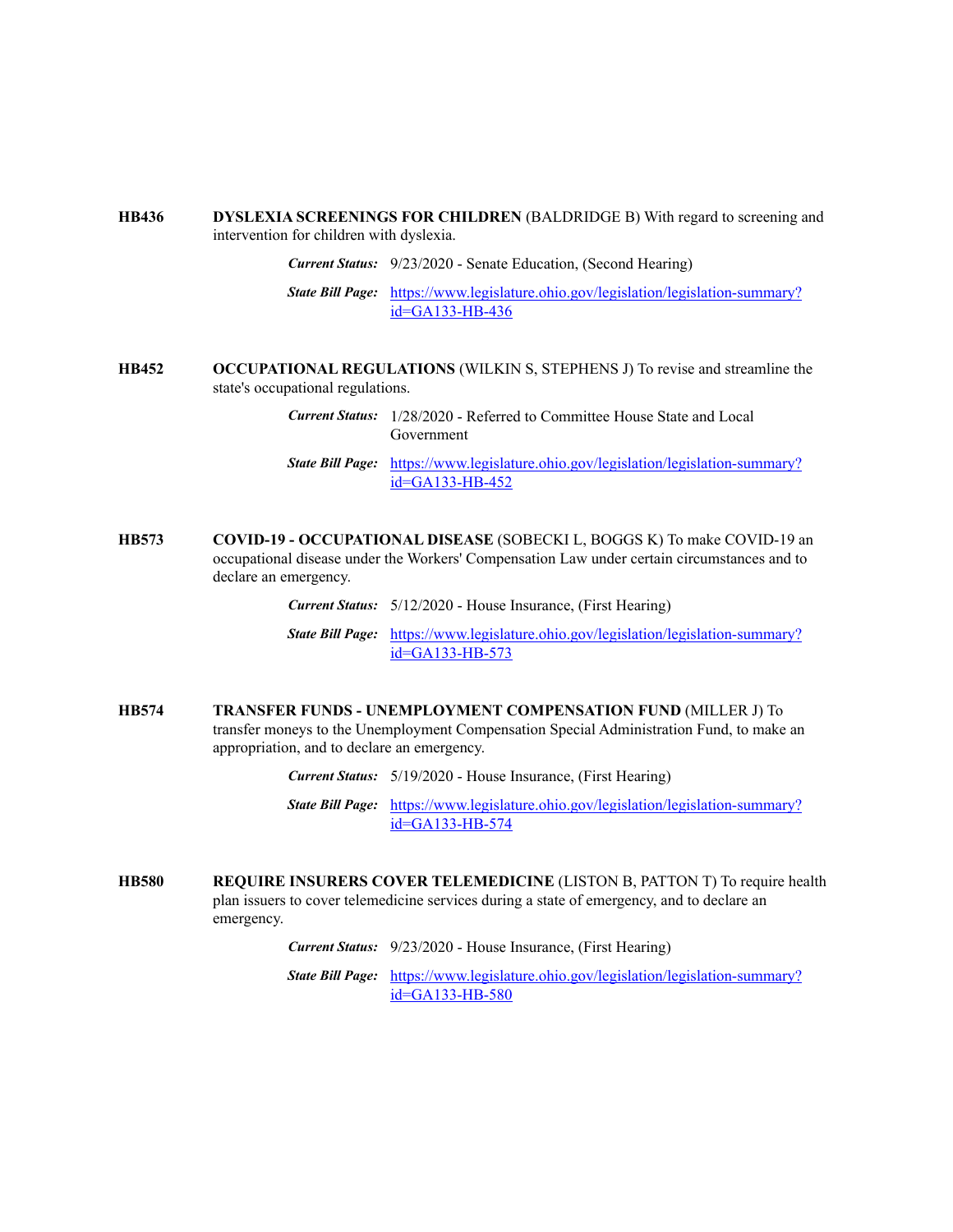**HB581 ADDRESS COVID-19 CONCERNS** (CALLENDER J) To address immediate concerns related to COVID-19.

*Current Status:* 5/5/2020 - Referred to Committee House Health

*State Bill Page:* [https://www.legislature.ohio.gov/legislation/legislation-summary?](https://www.legislature.ohio.gov/legislation/legislation-summary?id=GA133-HB-581) id=GA133-HB-581

**HB606 CIVIL IMMUNITY - COVID-19 TRANSMISSION** (GRENDELL D) To grant civil immunity to a person who provides services for essential businesses and operations for injury, death, or loss that was caused by the transmission of COVID-19 during the period of emergency declared by Executive Order 2020-01D, issued on March 9, 2020.

*Current Status:* 9/14/2020 - **SIGNED BY GOVERNOR**

*State Bill Page:* [https://www.legislature.ohio.gov/legislation/legislation-summary?](https://www.legislature.ohio.gov/legislation/legislation-summary?id=GA133-HB-606) id=GA133-HB-606

**HB617 LEGISLATIVE APPROVAL PROCEDURES - SHUTDOWN ORDERS** (JORDAN K) To establish certain time frames and legislative approval procedures as conditions governing the authority of the Department of Health to issue statewide shelter-in-place or stay-at-home orders for preventing the spread of contagious or infectious diseases, to invalidate existing statewide shelterin-place or stay-at-home orders issued by the Department, and to declare an emergency.

> *Current Status:* 5/12/2020 - Referred to Committee House State and Local Government

- *State Bill Page:* [https://www.legislature.ohio.gov/legislation/legislation-summary?](https://www.legislature.ohio.gov/legislation/legislation-summary?id=GA133-HB-617) id=GA133-HB-617
- **HB618 NOW ACT** (BECKER J) To limit the authority of the Governor and the Department of Health to issue orders regarding contagious or infectious diseases, to prohibit any order from affecting the conduct of an election, to designate its provisions as the "Need Ohio Working (NOW) Act," and to declare an emergency.

*Current Status:* 6/9/2020 - House State and Local Government, (First Hearing)

*State Bill Page:* [https://www.legislature.ohio.gov/legislation/legislation-summary?](https://www.legislature.ohio.gov/legislation/legislation-summary?id=GA133-HB-618) id=GA133-HB-618

**HB619 ODH PUBLISH INFECTIOUS DISEASE INFORMATION** (JORDAN K, HILLYER B) To require the Department of Health to compile and publish certain information on its web site during a state of emergency relating to infectious disease.

*Current Status:* 5/12/2020 - Referred to Committee House Health

**HB620 HEALTH IMPACT STATEMENTS, INTERAGENCY TEAM** (CRAWLEY E) To require the Legislative Service Commission to create health impact statements for introduced bills and to create the Health and Equity Interagency Team.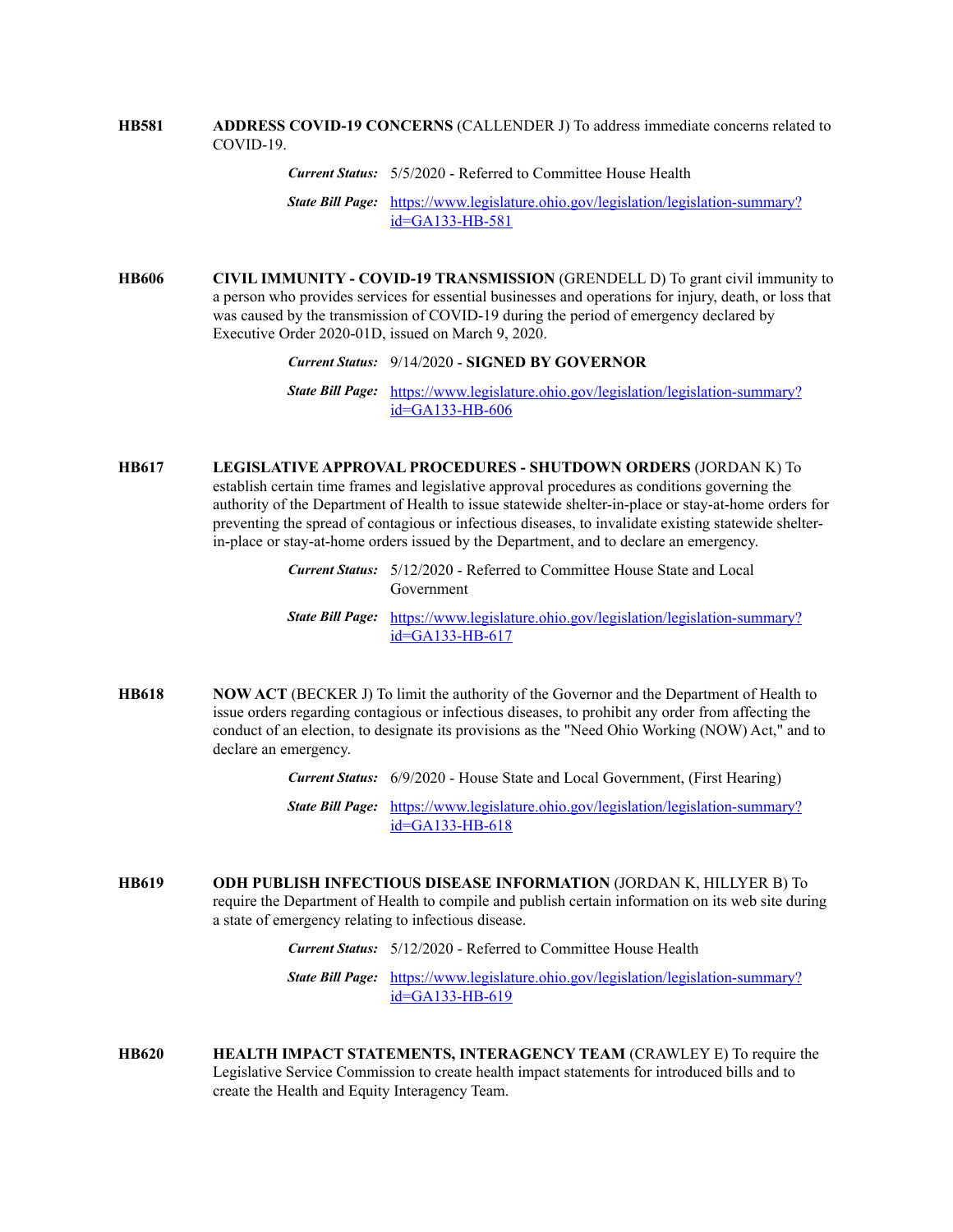*Current Status:* 5/12/2020 - Referred to Committee House Health

*State Bill Page:* [https://www.legislature.ohio.gov/legislation/legislation-summary?](https://www.legislature.ohio.gov/legislation/legislation-summary?id=GA133-HB-620) id=GA133-HB-620

**HB624 COVID-19 TESTING INFORMATION RELEASE** (GRENDELL D) To require the reporting and release of certain COVID-19 testing and related information and to declare an emergency

> *Current Status:* 6/30/2020 - Referred to Committee Senate Government Oversight and Reform

*State Bill Page:* [https://www.legislature.ohio.gov/legislation/legislation-summary?](https://www.legislature.ohio.gov/legislation/legislation-summary?id=GA133-HB-624) id=GA133-HB-624

- **HB633 COVID-19 OCCUPATIONAL DISEASE** (BOGGS K) To make COVID-19 contracted by specified types of employees an occupational disease under the Workers' Compensation Law under certain circumstances and to declare an emergency.
	- *Current Status:* 5/19/2020 Referred to Committee House Insurance
	- *State Bill Page:* [https://www.legislature.ohio.gov/legislation/legislation-summary?](https://www.legislature.ohio.gov/legislation/legislation-summary?id=GA133-HB-633) id=GA133-HB-633
- **HB649 ODH TESTING** (STOLTZFUS R, HOOD R) Regarding the authority of the Department of Health and local boards of health to make certain orders and regarding the testing of individuals for certain communicable diseases.

*Current Status:* 6/9/2020 - House State and Local Government, (First Hearing)

*State Bill Page:* [https://www.legislature.ohio.gov/legislation/legislation-summary?](https://www.legislature.ohio.gov/legislation/legislation-summary?id=GA133-HB-649) id=GA133-HB-649

- **HB656 HEARING AID COVERAGE** (GALONSKI T) To require health plan issuers to cover hearing aids and related services for persons under twenty-two years of age and to require the Medicaid program to cover hearing aids.
	- *Current Status:* 5/19/2020 Introduced
	- *State Bill Page:* [https://www.legislature.ohio.gov/legislation/legislation-summary?](https://www.legislature.ohio.gov/legislation/legislation-summary?id=GA133-HB-656) id=GA133-HB-656
- **HB671 PUBLIC HEALTH ORDER LIMITS** (ABRAMS C, STEPHENS J) To establish limits on certain public health orders issued by boards of health and the Department of Health, to prohibit a licensing authority from taking disciplinary action against a licensee for engaging in permitted activities during a pandemic, and to declare an emergency.

*Current Status:* 6/9/2020 - House State and Local Government, (Fourth Hearing)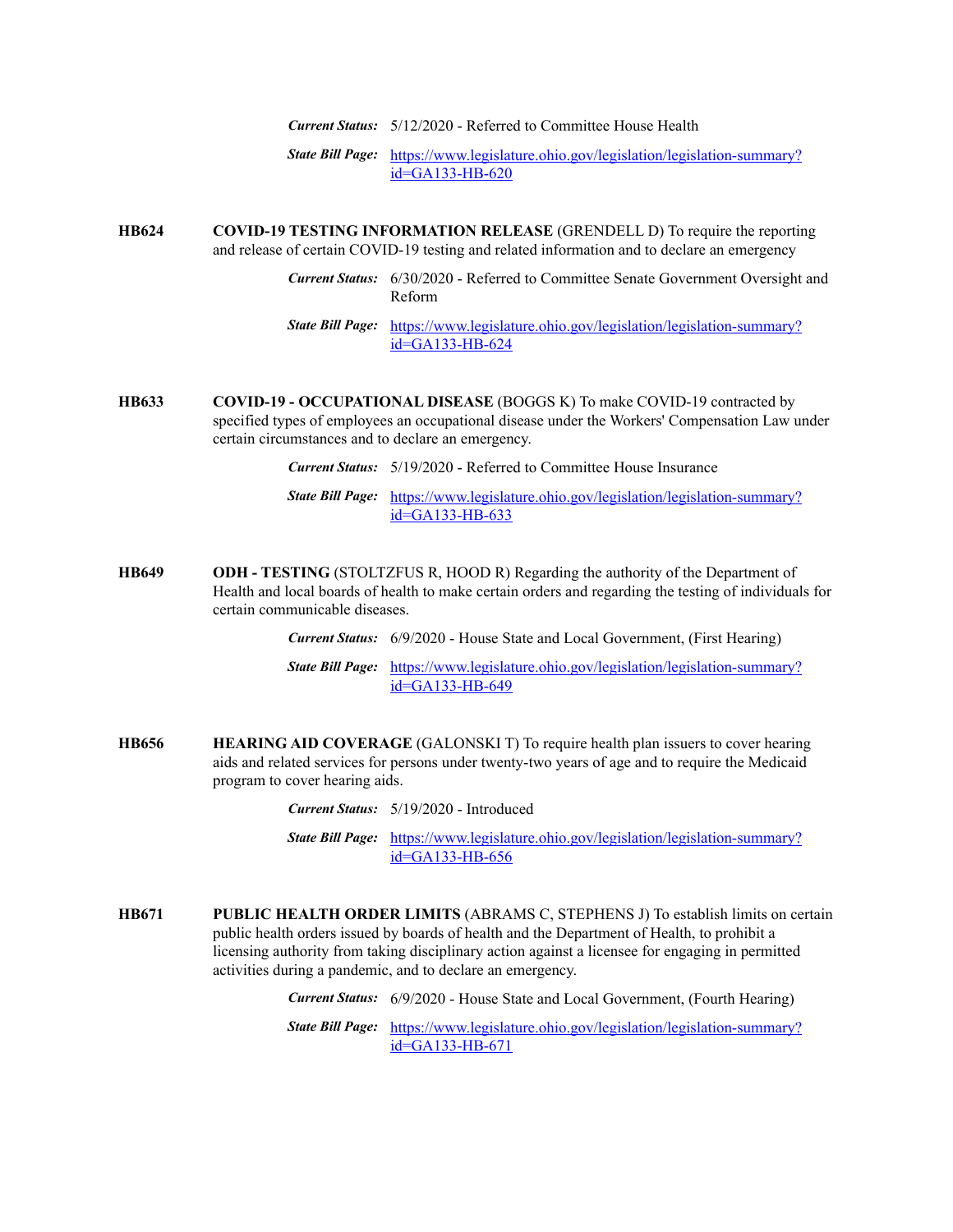**HB672 WORKER PROTECTION ACT** (LELAND D, SOBECKI L) To enact the "Worker Protection Act" to require the Director of Job and Family Services to consider certain factors related to COVID-19 when determining, for purposes of unemployment benefit eligibility, whether an individual had just cause to quit work or refuse employment and to declare an emergency.

*Current Status:* 5/27/2020 - Referred to Committee House Insurance

*State Bill Page:* [https://www.legislature.ohio.gov/legislation/legislation-summary?](https://www.legislature.ohio.gov/legislation/legislation-summary?id=GA133-HB-672) id=GA133-HB-672

- **HB673 BUSINESS OPERATION, EDUCATION COMPLETION** (ROEMER B) Regarding the operation of businesses, practice of certain professions, and completion of education as it relates to COVID-19 and to declare an emergency.
	- *Current Status:* 6/24/2020 Referred to Committee Senate General Government and Agency Review
	- *State Bill Page:* [https://www.legislature.ohio.gov/legislation/legislation-summary?](https://www.legislature.ohio.gov/legislation/legislation-summary?id=GA133-HB-673) id=GA133-HB-673
- **HB676 GOVERNMENT ACCOUNTABILITY APPEAL BOARDS** (JORDAN K) To create twelve regional State and Local Government Accountability Appeal Boards and to declare an emergency.

*Current Status:* 6/3/2020 - House State and Local Government, (Third Hearing)

- *State Bill Page:* [https://www.legislature.ohio.gov/legislation/legislation-summary?](https://www.legislature.ohio.gov/legislation/legislation-summary?id=GA133-HB-676) id=GA133-HB-676
- **HB679 TELEHEALTH SERVICE REQUIREMENTS** (FRAIZER M, HOLMES A) To establish and modify requirements regarding the provision of telehealth services and to declare an emergency.
	- *Current Status:* 9/23/2020 Referred to Committee Senate Insurance and Financial **Institutions**
	- *State Bill Page:* [https://www.legislature.ohio.gov/legislation/legislation-summary?](https://www.legislature.ohio.gov/legislation/legislation-summary?id=GA133-HB-679) id=GA133-HB-679
- **HB691 MEDICAID MANAGED CARE PROMPT PAY** (MANCHESTER S, PLUMMER P) To amend the prompt pay requirements for providers and third-party payers and to include Medicaid managed care organizations.
	- *Current Status:* 9/23/2020 House Insurance, (First Hearing)

*State Bill Page:* [https://www.legislature.ohio.gov/legislation/legislation-summary?](https://www.legislature.ohio.gov/legislation/legislation-summary?id=GA133-HB-691) id=GA133-HB-691

**HB737 MODIFY CAMPAIGN FINANCE LAW** (MANNING G, MIRANDA J) To modify the Campaign Finance Law regarding independent expenditures and political action committees.

> *Current Status:* 8/31/2020 - Referred to Committee House State and Local Government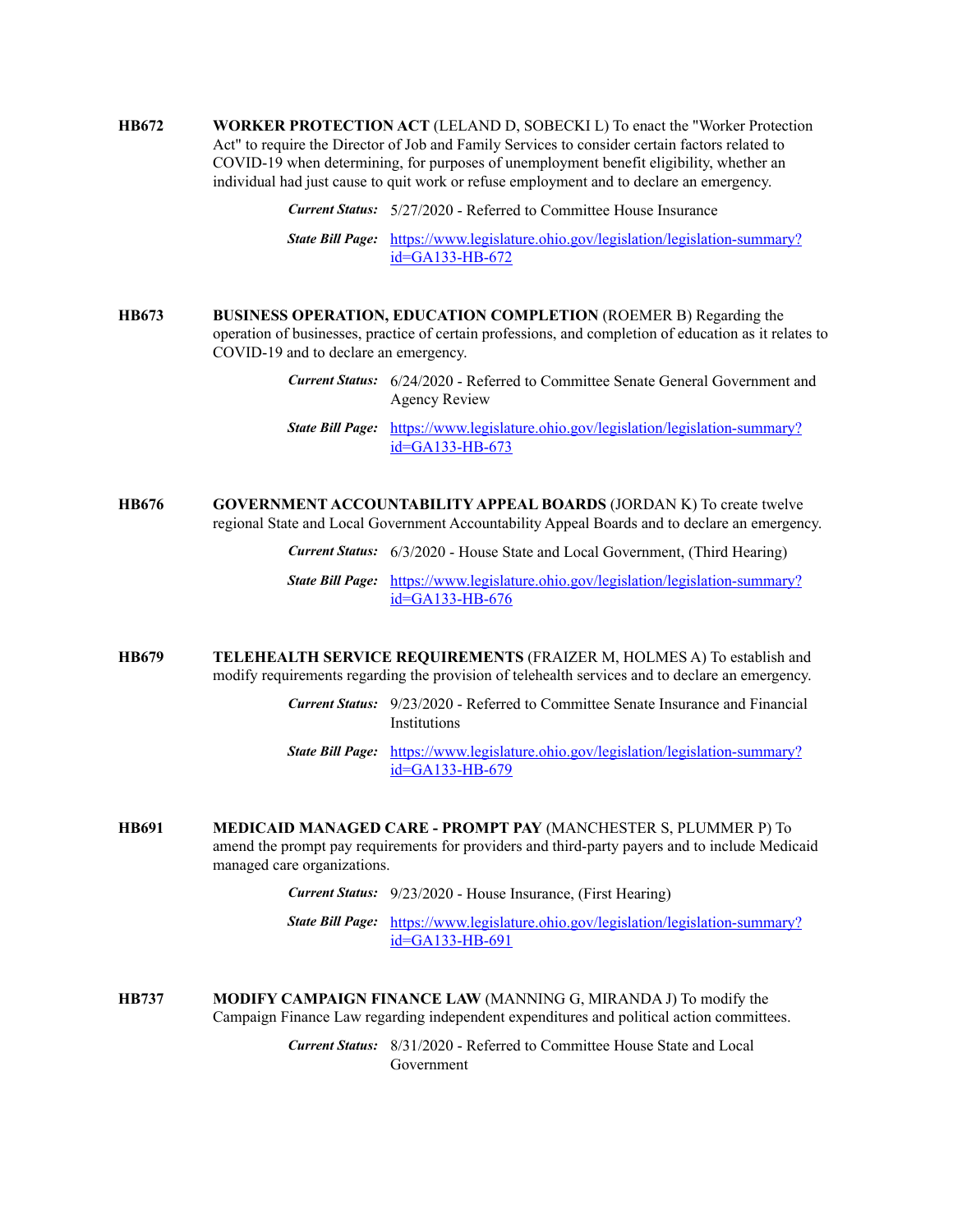- **HB739 ANTI-CORRUPTION ACT** (SWEENEY B, RUSSO A) To modify the campaign finance law, to name this act the Ohio Anti-Corruption Act, and to amend the versions of sections of the Revised Code that are scheduled to take effect January 1, 2021, to continue the provisions of this act on and after that effective date.
	- *Current Status:* 8/31/2020 Referred to Committee House State and Local Government
	- *State Bill Page:* [https://www.legislature.ohio.gov/legislation/legislation-summary?](https://www.legislature.ohio.gov/legislation/legislation-summary?id=GA133-HB-739) id=GA133-HB-739
- **HB762 MODIFY CAMPAIGN FINANCE LAWS** (GRENDELL D, FRAIZER M) To modify the campaign finance law and to declare an emergency.
	- *Current Status:* 9/21/2020 Introduced
	- *State Bill Page:* [https://www.legislature.ohio.gov/legislation/legislation-summary?](https://www.legislature.ohio.gov/legislation/legislation-summary?id=GA133-HB-762) id=GA133-HB-762
- **HB763 TERMINATE COVID-19 STATE OF EMERGENCY** (GRENDELL D, STOLTZFUS R) To terminate the COVID-19 state of emergency in Ohio and to declare an emergency.
	- *Current Status:* 9/23/2020 Introduced
	- *State Bill Page:* [https://www.legislature.ohio.gov/legislation/legislation-summary?](https://www.legislature.ohio.gov/legislation/legislation-summary?id=GA133-HB-763) id=GA133-HB-763
- **HB767 CHRONIC DISEASE ABSENCES EXCUSE FOR INTERVENTION** (PERALES R) To specify that a child's absence due to a chronic medical condition that is acknowledged by the child's individualized education program or 504 plan is a medical excuse for purposes of absence intervention requirements.
	- *Current Status:* 9/30/2020 Introduced
	- *State Bill Page:* [https://www.legislature.ohio.gov/legislation/legislation-summary?](https://www.legislature.ohio.gov/legislation/legislation-summary?id=GA133-HB-767) id=GA133-HB-767
- **SB1 REDUCE REGULATORY RESTRICTIONS** (MCCOLLEY R, ROEGNER K) To require certain agencies to reduce the number of regulatory restrictions and to continue the provision of this act on and after August 18, 2019.
	- *Current Status:* 6/4/2020 House Appoints Managers; S. Wiggam, B. Seitz & B. Kelly Named as House Conferees
	- *State Bill Page:* [https://www.legislature.ohio.gov/legislation/legislation-summary?](https://www.legislature.ohio.gov/legislation/legislation-summary?id=GA133-SB-1) id=GA133-SB-1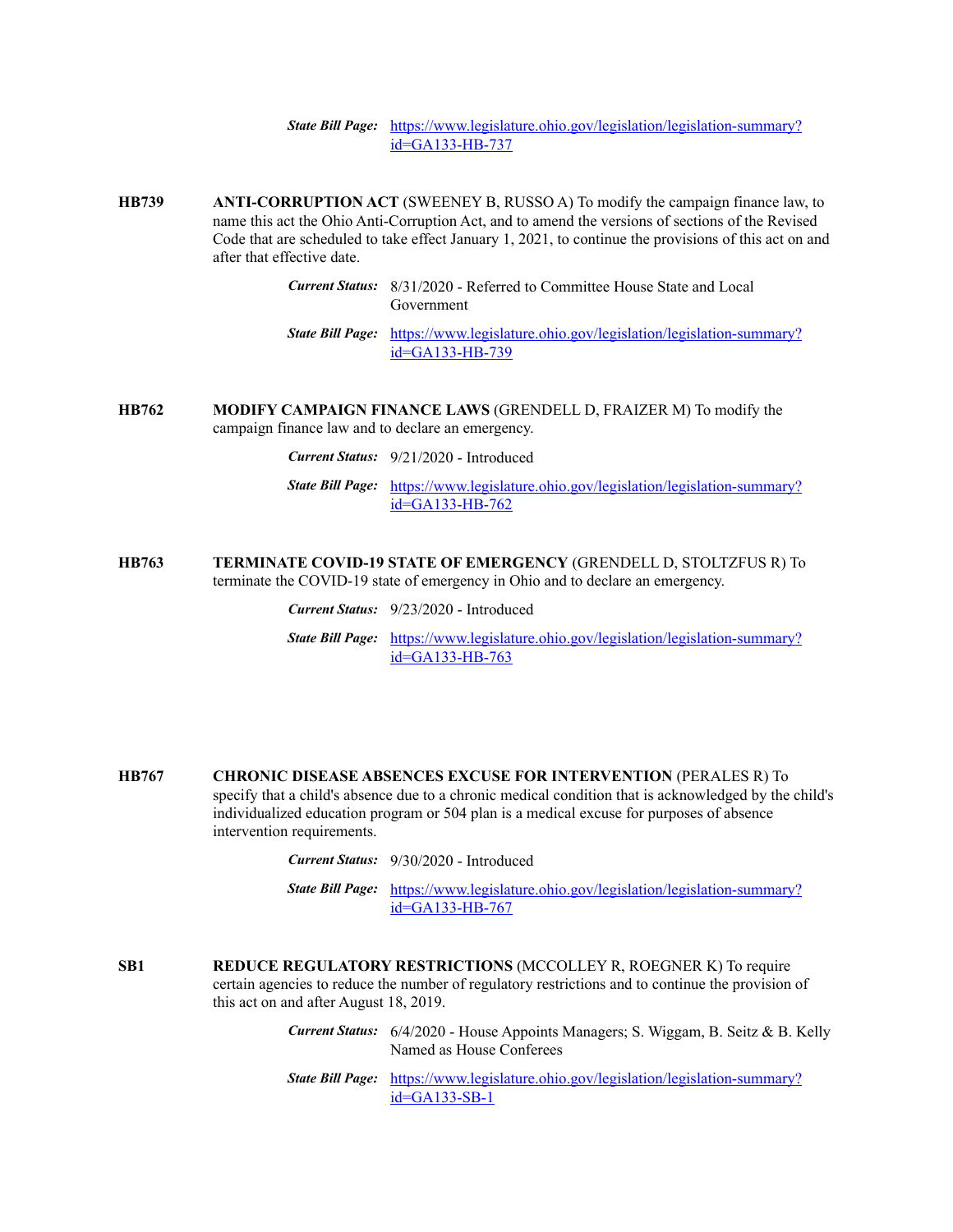## **SB7 TEMP STATE OCCUPATIONAL LICENSES-MILITARY** (LEHNER P, HACKETT

R) Regarding temporary state occupational licenses for members of the military and their spouses.

*Current Status:* 1/27/2020 - **SIGNED BY GOVERNOR**; eff. 4/28/2020 *State Bill Page:* [https://www.legislature.ohio.gov/legislation/legislation-summary?](https://www.legislature.ohio.gov/legislation/legislation-summary?id=GA133-SB-7) id=GA133-SB-7

**SB14 DRUG PRICE INFORMATION DISCLOSURE** (MAHARATH T) Regarding pharmacy benefit managers, pharmacists, and the disclosure to patients of drug price information.

*Current Status:* 4/3/2019 - Senate Insurance and Financial Institutions, (First Hearing)

*State Bill Page:* [https://www.legislature.ohio.gov/legislation/legislation-summary?](https://www.legislature.ohio.gov/legislation/legislation-summary?id=GA133-SB-14) id=GA133-SB-14

- **SB25 MEDICAID WORK, EDUCATION REQUIREMENTS** (HUFFMAN M) Regarding work and education requirements for the Medicaid program.
	- *Current Status:* 3/20/2019 Senate Health, Human Services and Medicaid, (Second Hearing)
	- *State Bill Page:* [https://www.legislature.ohio.gov/legislation/legislation-summary?](https://www.legislature.ohio.gov/legislation/legislation-summary?id=GA133-SB-25) id=GA133-SB-25

**SB29 MEDICAID COPAYMENTS** (DOLAN M) Regarding Medicaid copayment requirements.

- *Current Status:* 2/19/2019 Senate Health, Human Services and Medicaid, (Second Hearing)
- *State Bill Page:* [https://www.legislature.ohio.gov/legislation/legislation-summary?](https://www.legislature.ohio.gov/legislation/legislation-summary?id=GA133-SB-29) id=GA133-SB-29
- **SB60 ESTABLISH WAIVER-MEDICAID EXPANSION** (BURKE D) To establish a waiver component for the Medicaid expansion eligibility group and to abolish the Healthy Ohio Program.
	- *Current Status:* 3/6/2019 Referred to Committee Senate Finance
	- *State Bill Page:* [https://www.legislature.ohio.gov/legislation/legislation-summary?](https://www.legislature.ohio.gov/legislation/legislation-summary?id=GA133-SB-60) id=GA133-SB-60
- **SB102 DYSLEXIA SCREENING PROGRAM** (BRENNER A, LEHNER P) To establish the Dyslexia Screening Program for school districts and other public schools.

*Current Status:* 1/28/2020 - Senate Education, (Sixth Hearing)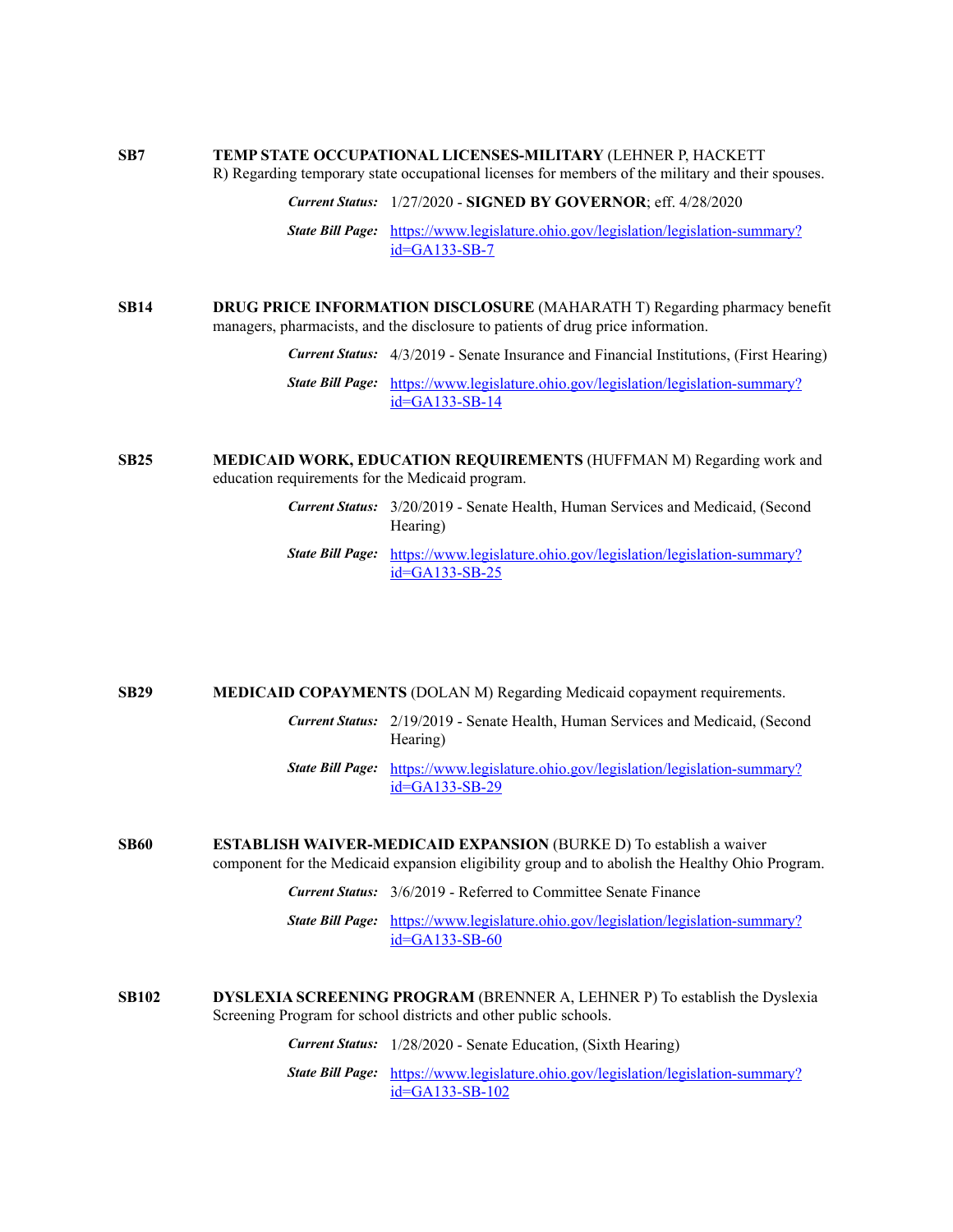**SB166 UNLAWFUL SEXUAL CONTACT-HEALTH PROFESSIONALS** (KUNZE S, CRAIG H) To prohibit unlawful sexual contact between health care professionals and patients and to revoke professional licenses for criminal misconduct.

*Current Status:* 10/2/2019 - Senate Judiciary, (First Hearing)

*State Bill Page:* [https://www.legislature.ohio.gov/legislation/legislation-summary?](https://www.legislature.ohio.gov/legislation/legislation-summary?id=GA133-SB-166) id=GA133-SB-166

**SB171 17-DAY INTERIM BUDGET** (DOLAN M, O'BRIEN S) To enact a 17-day interim budget. *Current Status:* 6/30/2019 - **SIGNED BY GOVERNOR**; Effective Immediately *State Bill Page:* [https://www.legislature.ohio.gov/legislation/legislation-summary?](https://www.legislature.ohio.gov/legislation/legislation-summary?id=GA133-SB-171) id=GA133-SB-171

**SB172 30 DAY BWC BUDGET** (DOLAN M, O'BRIEN S) To make operating appropriations for the Bureau of Workers' Compensation for the period beginning July 1, 2019, and ending July 31, 2019.

*Current Status:* 6/30/2019 - **SIGNED BY GOVERNOR**; Effective Immediately

*State Bill Page:* [https://www.legislature.ohio.gov/legislation/legislation-summary?](https://www.legislature.ohio.gov/legislation/legislation-summary?id=GA133-SB-172) id=GA133-SB-172

**SB200 PROFESSIONAL DEVELOPMENT-DYSLEXIA** (LEHNER P, BRENNER A) With regard to professional development for screening and intervention for children with dyslexia.

> *Current Status:* 1/21/2020 - **SUBSTITUTE BILL ACCEPTED**, Senate Education, (First Hearing)

- *State Bill Page:* [https://www.legislature.ohio.gov/legislation/legislation-summary?](https://www.legislature.ohio.gov/legislation/legislation-summary?id=GA133-SB-200) id=GA133-SB-200
- **SB238 LICENSE ART THERAPISTS** (YUKO K, BRENNER A) To license and regulate art therapists and music therapists.
	- *Current Status:* 9/23/2020 Senate Transportation, Commerce and Workforce, (Second Hearing)
	- *State Bill Page:* [https://www.legislature.ohio.gov/legislation/legislation-summary?](https://www.legislature.ohio.gov/legislation/legislation-summary?id=GA133-SB-238) id=GA133-SB-238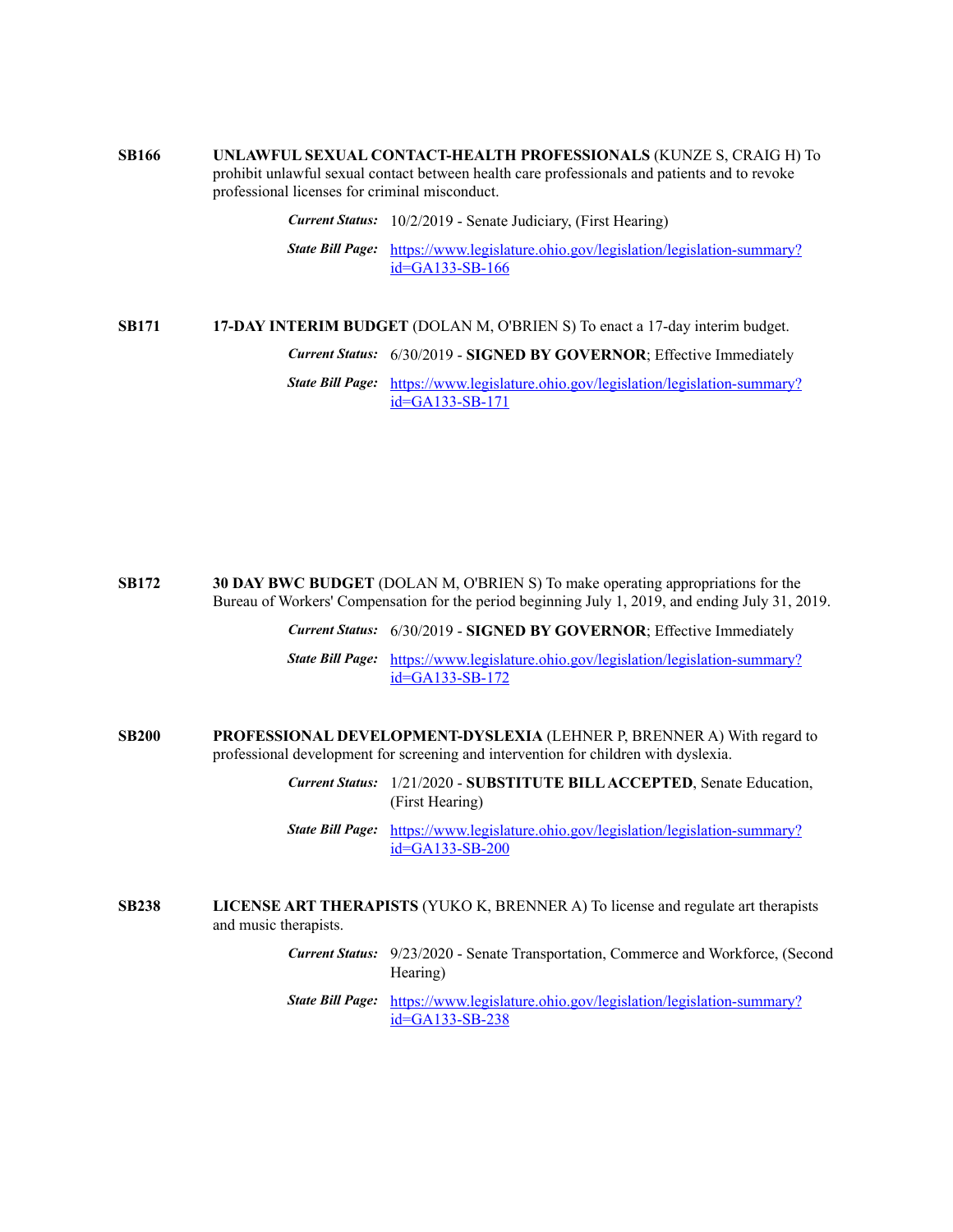- **SB246 OCCUPATIONAL LICENSING** (ROEGNER K, MCCOLLEY R) To require an occupational licensing authority to issue a license or government certification to an applicant who holds a license, government certification, or private certification or has satisfactory work experience in another state under certain circumstances.
	- *Current Status:* 7/21/2020 Senate General Government and Agency Review , (Sixth Hearing)
	- *State Bill Page:* [https://www.legislature.ohio.gov/legislation/legislation-summary?](https://www.legislature.ohio.gov/legislation/legislation-summary?id=GA133-SB-246) id=GA133-SB-246
- **SB294 ABSENTEE VOTING** (HUFFMAN M) To extend absent voting by mail for the March 17, 2020, primary election to April 28, 2020, to make an appropriation, and to declare an emergency.
	- *Current Status:* 5/6/2020 Referred to Committee Senate Government Oversight and Reform
	- *State Bill Page:* [https://www.legislature.ohio.gov/legislation/legislation-summary?](https://www.legislature.ohio.gov/legislation/legislation-summary?id=GA133-SB-294) id=GA133-SB-294
- **SB305 TELEMEDICINE DURING EMERGENCY** (CRAIG H) To require health plan issuers to cover telemedicine services during a state of emergency and to declare an emergency.
	- *Current Status:* 5/27/2020 Senate Insurance and Financial Institutions, (First Hearing)
	- *State Bill Page:* [https://www.legislature.ohio.gov/legislation/legislation-summary?](https://www.legislature.ohio.gov/legislation/legislation-summary?id=GA133-SB-305) id=GA133-SB-305
- **SB308 CIVIL LIABILITY-EMERGENCY SERVICES** (HUFFMAN M) To revise the law governing immunity from civil liability and professional discipline for health care providers during disasters or emergencies, to provide qualified civil immunity to service providers providing services during and after a government-declared disaster, and to declare an emergency.

*Current Status:* 6/10/2020 - Referred to Committee House Civil Justice

- *State Bill Page:* [https://www.legislature.ohio.gov/legislation/legislation-summary?](https://www.legislature.ohio.gov/legislation/legislation-summary?id=GA133-SB-308) id=GA133-SB-308
- **SB311 RESCIND DIRECTOR OF HEALTH ORDERS** (MCCOLLEY R, ROEGNER K) To rescind certain orders of the Director of Health regarding COVID-19, to require the approval of the Joint Committee on Agency Rule Review for Department of Health orders to be effective for more than fourteen days, to require statewide Department of Health orders to include the Governor's signature, to modify the Department's rulemaking authority, to allow in-person high school graduation ceremonies, and to declare an emergency.

*Current Status:* 9/23/2020 - **PASSED BY SENATE**; Vote 20-12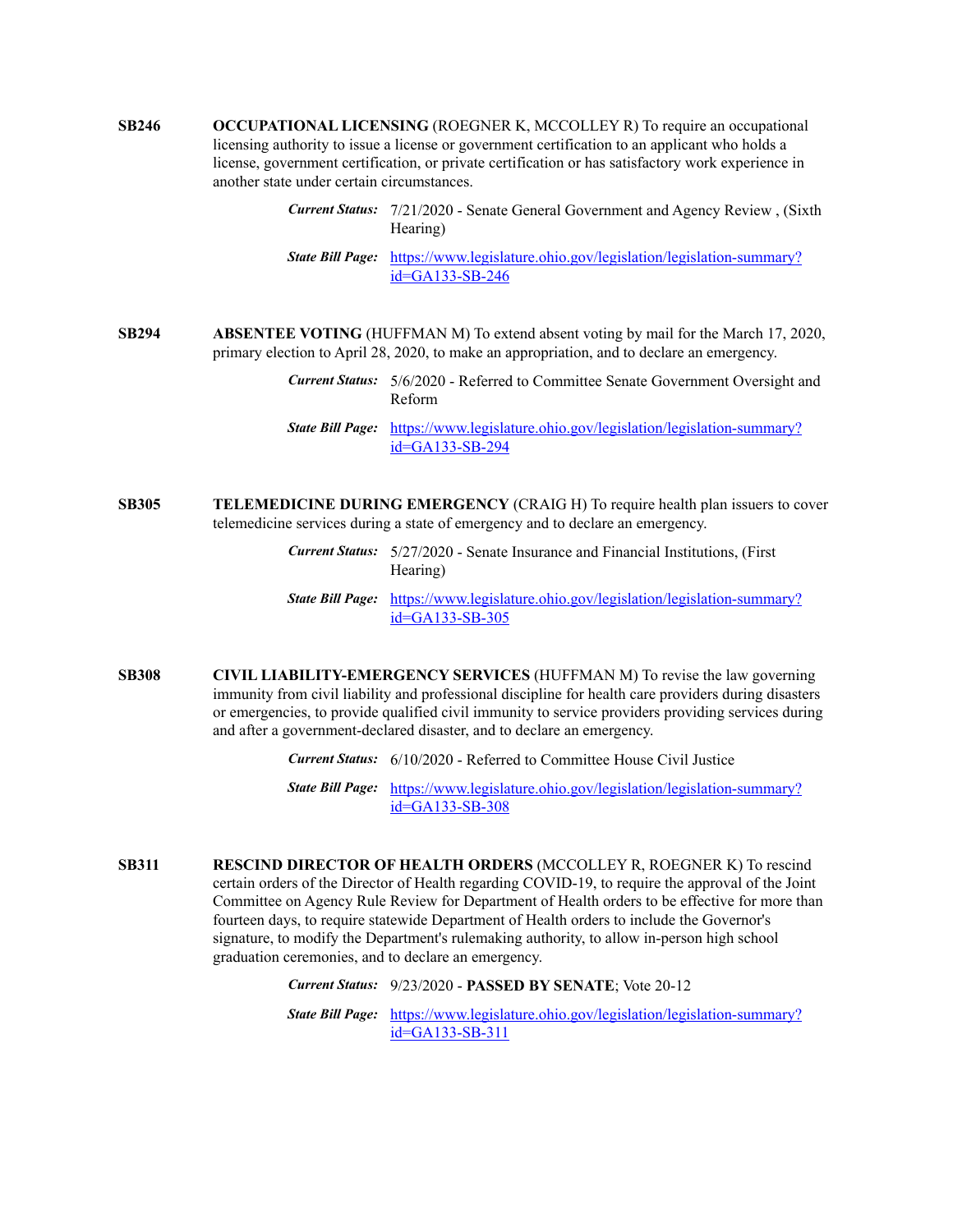- **SB314 BUSINESS RELOCATIONS** (BRENNER A) To prohibit state agencies from charging a fee to professional license holders in relation to a business relocation during the COVID-19 declared state of emergency and to declare an emergency.
	- *Current Status:* 5/20/2020 Referred to Committee Senate General Government and Agency Review
	- *State Bill Page:* [https://www.legislature.ohio.gov/legislation/legislation-summary?](https://www.legislature.ohio.gov/legislation/legislation-summary?id=GA133-SB-314) id=GA133-SB-314

- **SB347 CAMPAIGN FINANCE LAW** (MANNING N) To modify the Campaign Finance Law regarding independent expenditures and political action committees.
	- *Current Status:* 9/16/2020 Senate Government Oversight and Reform, (Second Hearing)
	- *State Bill Page:* [https://www.legislature.ohio.gov/legislation/legislation-summary?](https://www.legislature.ohio.gov/legislation/legislation-summary?id=GA133-SB-347) id=GA133-SB-347
- **SB348 LOCAL BOARDS OF HEALTH** (SCHAFFER T, ROEGNER K) To prohibit local boards of health from using certain threatening words in notifications to the public, to allow local boards of health to reject Department of Health orders during an emergency, to allow health care professionals who serve on a board of health to receive continuing education credit, and to change the makeup of local boards of health.
	- *Current Status:* 9/1/2020 Referred to Committee Senate Health, Human Services and Medicaid
	- *State Bill Page:* [https://www.legislature.ohio.gov/legislation/legislation-summary?](https://www.legislature.ohio.gov/legislation/legislation-summary?id=GA133-SB-348) id=GA133-SB-348
- **SB349 CAMPAIGN FINANCE LAW** (FEDOR T) To modify the campaign finance law, to name this act the Ohio Anti-Corruption Act.
	- *Current Status:* 9/1/2020 Referred to Committee Senate Government Oversight and Reform
	- *State Bill Page:* [https://www.legislature.ohio.gov/legislation/legislation-summary?](https://www.legislature.ohio.gov/legislation/legislation-summary?id=GA133-SB-349) id=GA133-SB-349
- **SCR13 PROHIBIT GOVERNMENT-EXCEED AUTHORITY** (JOHNSON T) To resolve that no branch of government, be it executive, legislative, or judicial, nor any subordinate department, agency, or entity thereof, may take or otherwise promulgate actions that exceed its authority to do so as expressly granted under the Ohio Constitution or United States Constitution.